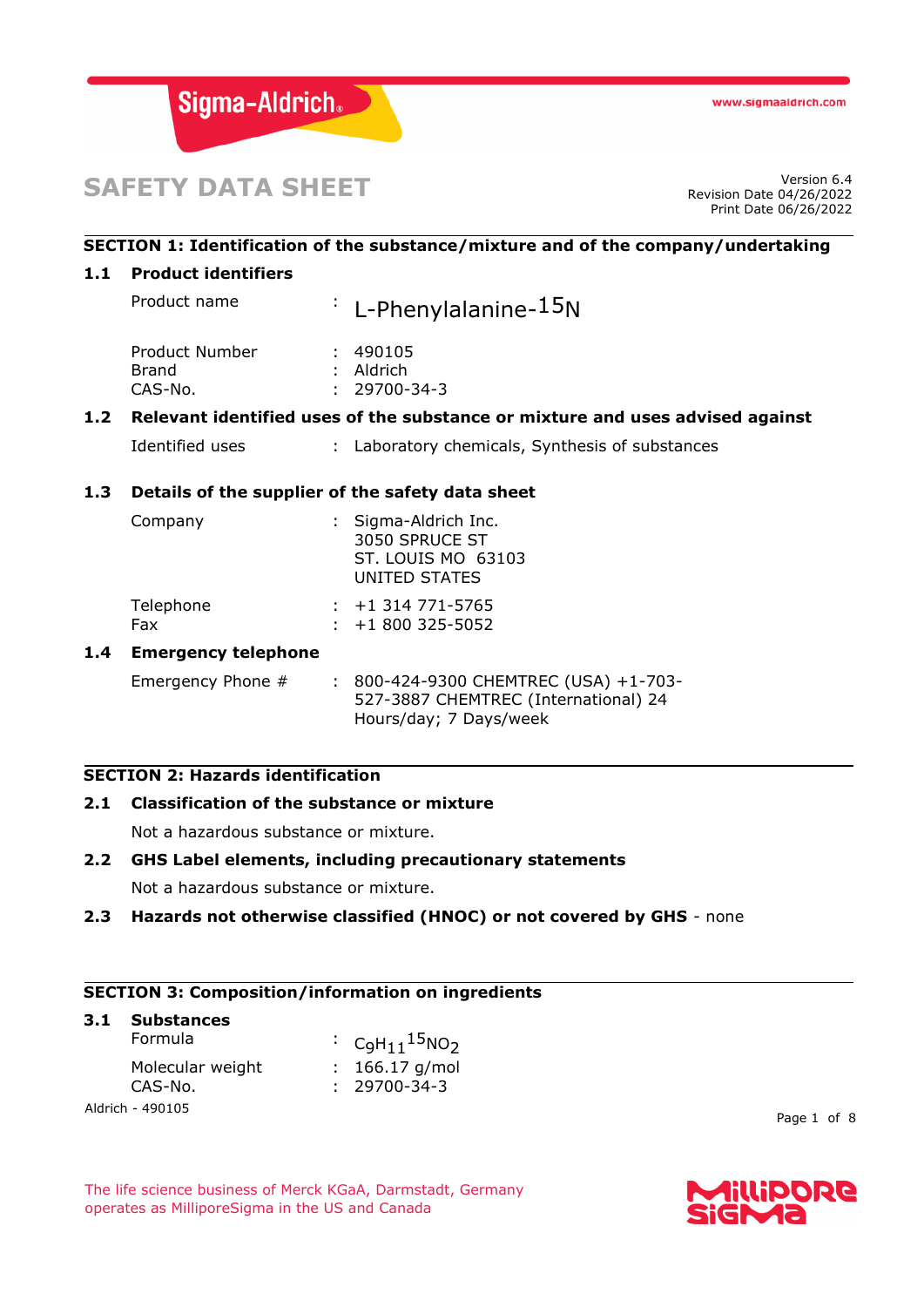No components need to be disclosed according to the applicable regulations.

## **SECTION 4: First aid measures**

#### **4.1 Description of first-aid measures**

#### **If inhaled**

If breathed in, move person into fresh air. If not breathing, give artificial respiration.

#### **In case of skin contact**

Wash off with soap and plenty of water.

## **In case of eye contact**

Flush eyes with water as a precaution.

#### **If swallowed**

Never give anything by mouth to an unconscious person. Rinse mouth with water.

- **4.2 Most important symptoms and effects, both acute and delayed** The most important known symptoms and effects are described in the labelling (see section 2.2) and/or in section 11
- **4.3 Indication of any immediate medical attention and special treatment needed** No data available

## **SECTION 5: Firefighting measures**

#### **5.1 Extinguishing media**

## **Suitable extinguishing media**

Use water spray, alcohol-resistant foam, dry chemical or carbon dioxide.

- **5.2 Special hazards arising from the substance or mixture** Carbon oxides Nitrogen oxides (NOx)
- **5.3 Advice for firefighters** Wear self-contained breathing apparatus for firefighting if necessary.
- **5.4 Further information** No data available

#### **SECTION 6: Accidental release measures**

- **6.1 Personal precautions, protective equipment and emergency procedures** Avoid dust formation. Avoid breathing vapors, mist or gas. For personal protection see section 8.
- **6.2 Environmental precautions** Do not let product enter drains.
- **6.3 Methods and materials for containment and cleaning up** Sweep up and shovel. Keep in suitable, closed containers for disposal.
- **6.4 Reference to other sections** For disposal see section 13.

Aldrich - 490105

Page 2 of 8

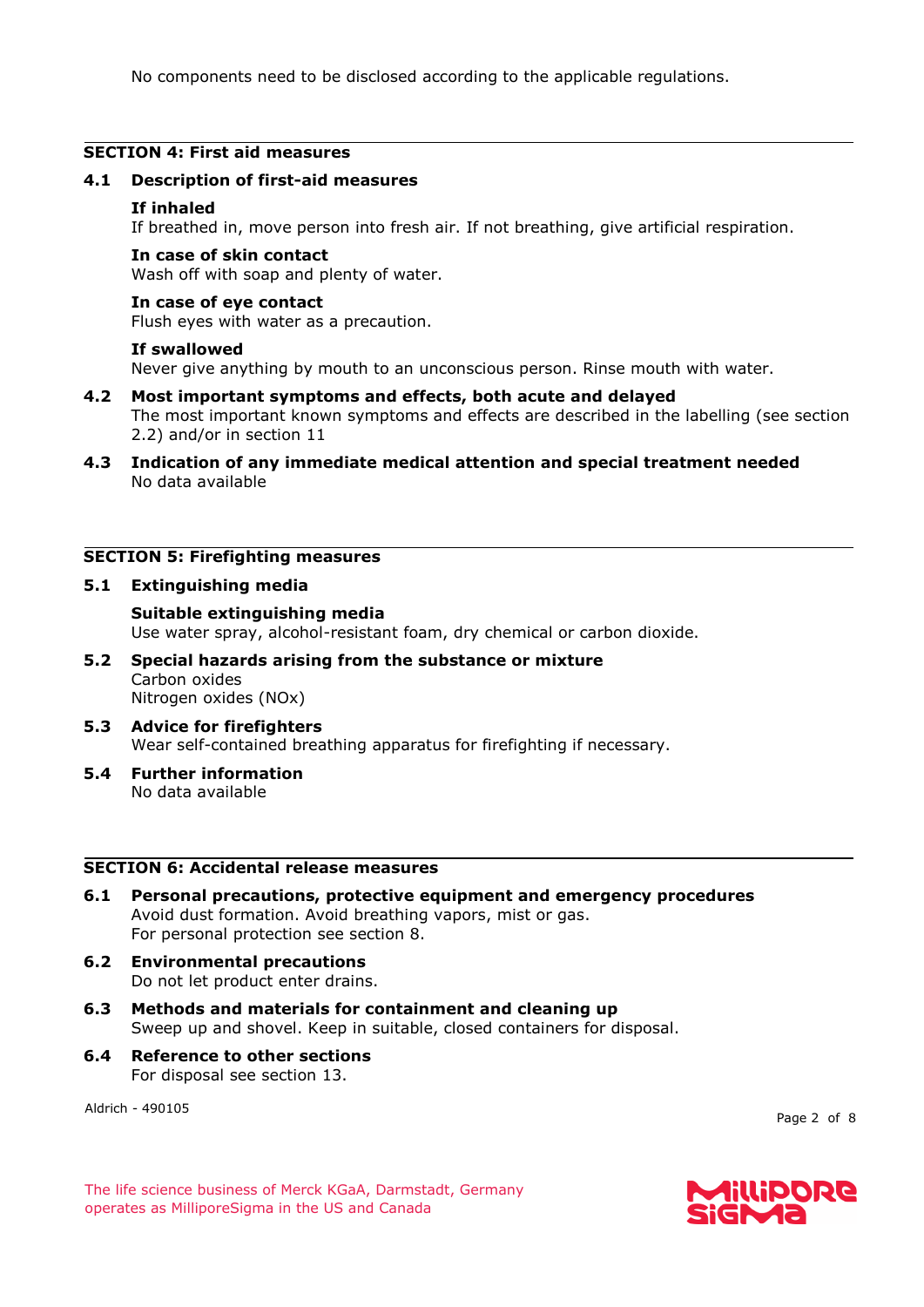#### **SECTION 7: Handling and storage**

#### **7.1 Precautions for safe handling**

#### **Advice on protection against fire and explosion**

Provide appropriate exhaust ventilation at places where dust is formed.

#### **Hygiene measures**

General industrial hygiene practice. For precautions see section 2.2.

#### **7.2 Conditions for safe storage, including any incompatibilities**

#### **Storage conditions**

Keep container tightly closed in a dry and well-ventilated place. Store under inert gas. hygroscopic

#### **Storage class**

Storage class (TRGS 510): 13: Non Combustible Solids

#### **7.3 Specific end use(s)**

Apart from the uses mentioned in section 1.2 no other specific uses are stipulated

#### **SECTION 8: Exposure controls/personal protection**

#### **8.1 Control parameters**

#### **Ingredients with workplace control parameters** Contains no substances with occupational exposure limit values.

#### **8.2 Exposure controls**

## **Appropriate engineering controls**

General industrial hygiene practice.

#### **Personal protective equipment**

## **Eye/face protection**

Use equipment for eye protection tested and approved under appropriate government standards such as NIOSH (US) or EN 166(EU).

#### **Skin protection**

Handle with gloves. Gloves must be inspected prior to use. Use proper glove removal technique (without touching glove's outer surface) to avoid skin contact with this product. Dispose of contaminated gloves after use in accordance with applicable laws and good laboratory practices. Wash and dry hands.

#### **Body Protection**

Choose body protection in relation to its type, to the concentration and amount of dangerous substances, and to the specific work-place., The type of protective equipment must be selected according to the concentration and amount of the dangerous substance at the specific workplace.

#### **Respiratory protection**

Respiratory protection is not required. Where protection from nuisance levels of dusts are desired, use type N95 (US) or type P1 (EN 143) dust masks. Use respirators and components tested and approved under appropriate government standards such as NIOSH (US) or CEN (EU).

Aldrich - 490105

Page 3 of 8

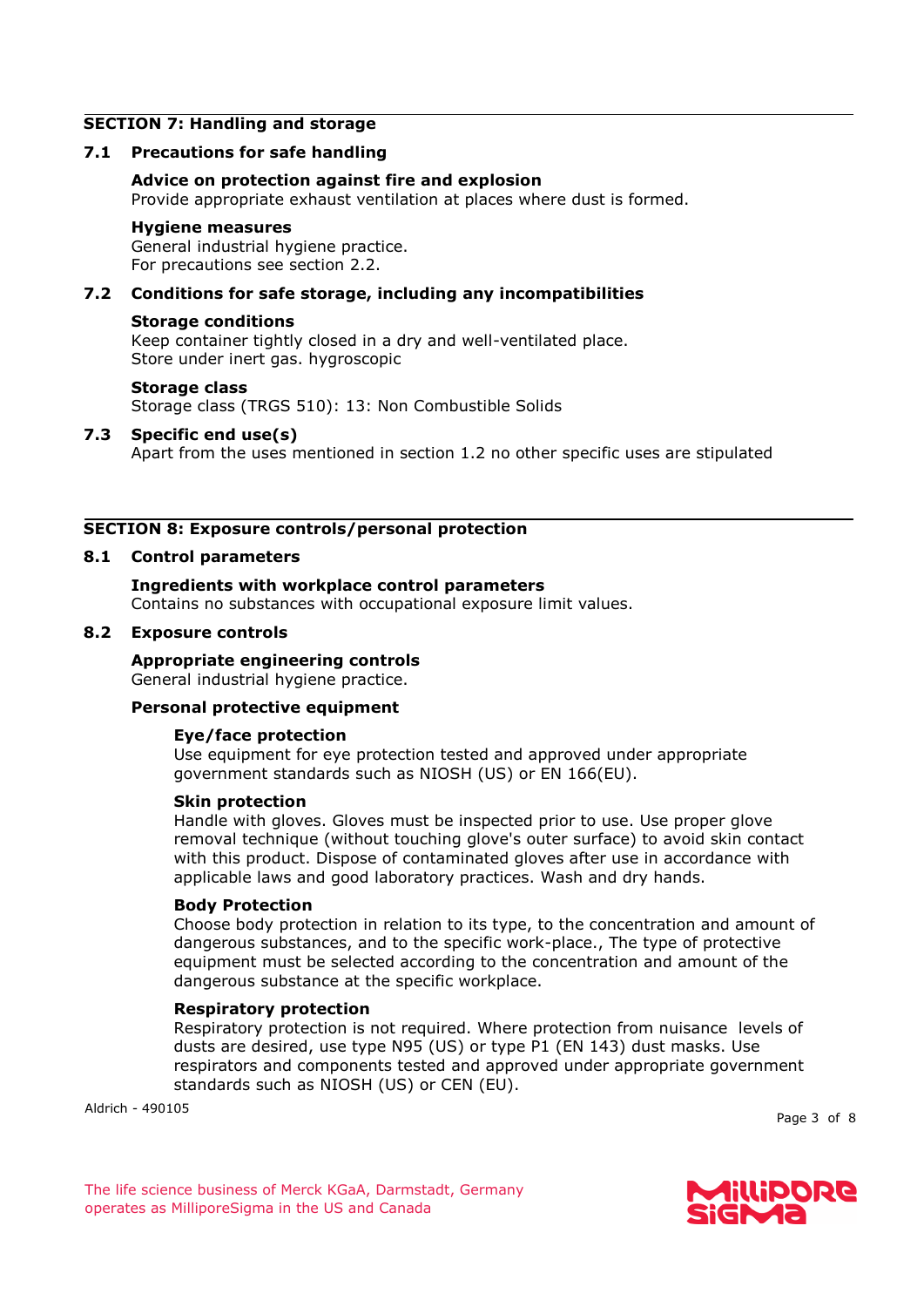Do not let product enter drains.

## **SECTION 9: Physical and chemical properties**

## **9.1 Information on basic physical and chemical properties**

| a)        | Appearance                                         | Form: solid                                                                                                 |
|-----------|----------------------------------------------------|-------------------------------------------------------------------------------------------------------------|
| b)        | Odor                                               | No data available                                                                                           |
| c)        | Odor Threshold                                     | No data available                                                                                           |
| d)        | pH                                                 | $5.0 - 7.0$                                                                                                 |
| e)        | Melting<br>point/freezing point                    | Melting point/range: 270 - 275 °C (518 - 527 °F)<br>Melting point/range: 270 - 275 °C (518 - 527 °F) - dec. |
| f)        | Initial boiling point<br>and boiling range         | No data available                                                                                           |
| g)        | Flash point                                        | ()No data available                                                                                         |
| h)        | Evaporation rate                                   | No data available                                                                                           |
| i)        | Flammability (solid,<br>gas)                       | No data available                                                                                           |
| j)        | Upper/lower<br>flammability or<br>explosive limits | No data available                                                                                           |
| k)        | Vapor pressure                                     | No data available                                                                                           |
| $\vert$ ) | Vapor density                                      | No data available                                                                                           |
| m)        | Density                                            | No data available                                                                                           |
|           | Relative density                                   | No data available                                                                                           |
| n)        | Water solubility                                   | 16.62 g/l at 20 °C (68 °F)                                                                                  |
| o)        | Partition coefficient:<br>n-octanol/water          | No data available                                                                                           |
| p)        | Autoignition<br>temperature                        | No data available                                                                                           |
| q)        | Decomposition<br>temperature                       | No data available                                                                                           |
| r)        | Viscosity                                          | No data available                                                                                           |
| s)        | Explosive properties                               | No data available                                                                                           |
| t)        | Oxidizing properties                               | No data available                                                                                           |
|           |                                                    |                                                                                                             |

## **9.2 Other safety information** No data available

Aldrich - 490105

Page 4 of 8

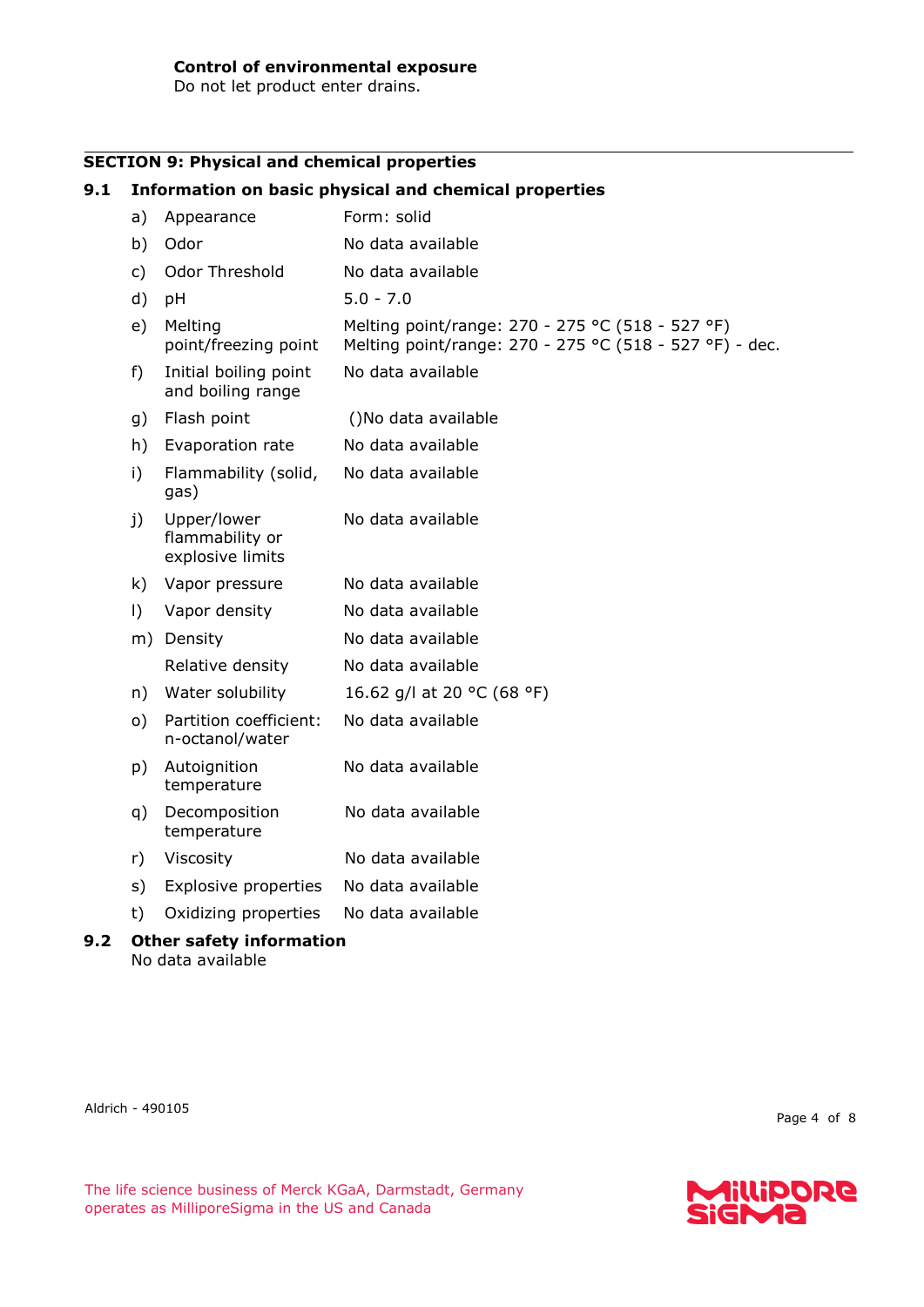## **SECTION 10: Stability and reactivity**

- **10.1 Reactivity** No data available
- **10.2 Chemical stability** Stable under recommended storage conditions.
- **10.3 Possibility of hazardous reactions** No data available
- **10.4 Conditions to avoid** No data available
- **10.5 Incompatible materials** Strong oxidizing agents
- **10.6 Hazardous decomposition products** see user defined free text In the event of fire: see section 5

## **SECTION 11: Toxicological information**

## **11.1 Information on toxicological effects**

#### **Acute toxicity**

Oral: No data available Inhalation: No data available Dermal: No data available No data available

**Skin corrosion/irritation**

No data available

**Serious eye damage/eye irritation** No data available

**Respiratory or skin sensitization** No data available

#### **Germ cell mutagenicity** No data available

## **Carcinogenicity**

- IARC: No ingredient of this product present at levels greater than or equal to 0.1% is identified as probable, possible or confirmed human carcinogen by IARC.
- ACGIH: No ingredient of this product present at levels greater than or equal to 0.1% is identified as a carcinogen or potential carcinogen by ACGIH.
- NTP: No ingredient of this product present at levels greater than or equal to 0.1% is identified as a known or anticipated carcinogen by NTP.
- OSHA: No component of this product present at levels greater than or equal to 0.1% is on OSHA's list of regulated carcinogens.

#### **Reproductive toxicity**

No data available No data available

Aldrich - 490105

Page 5 of 8

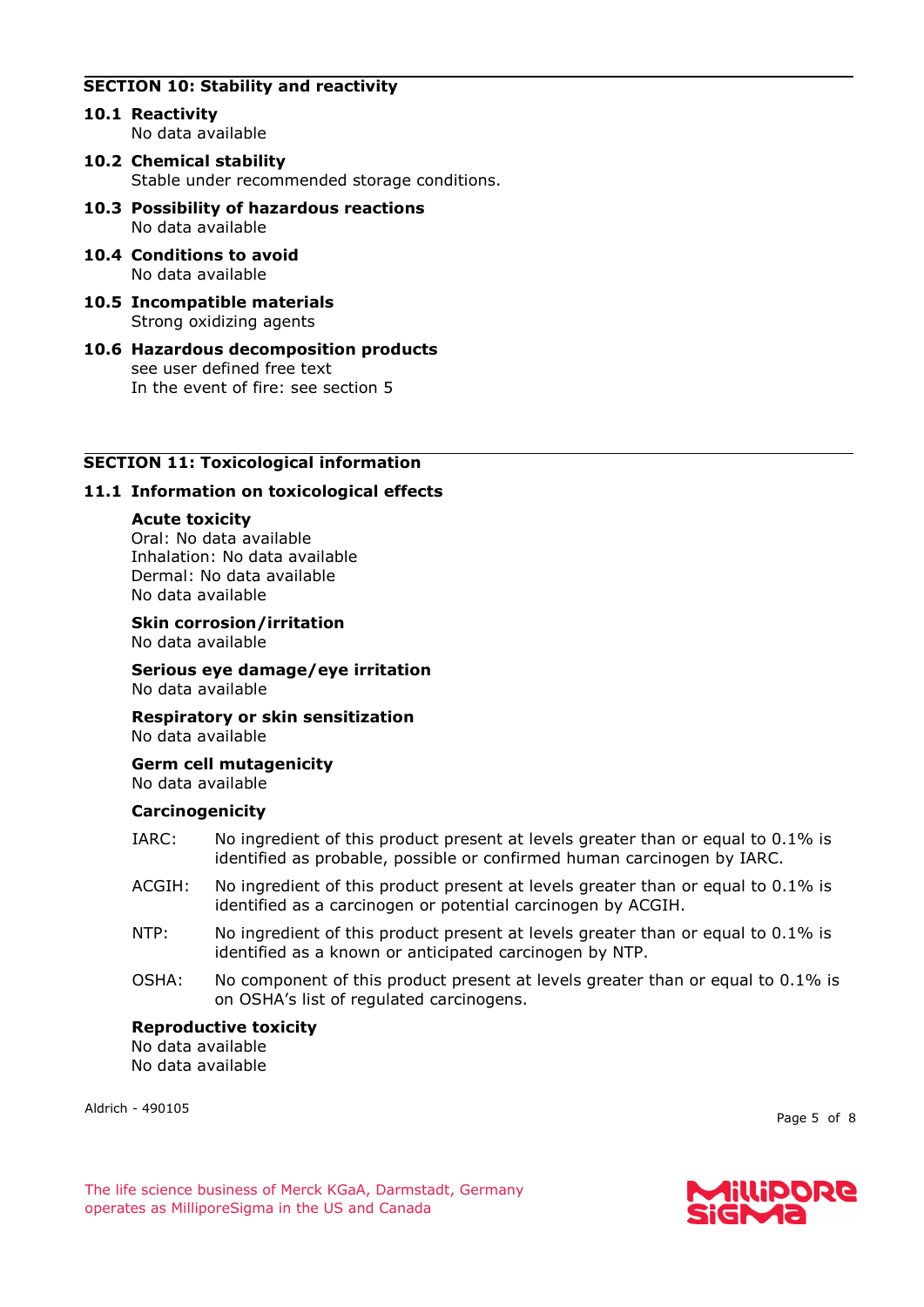#### **Specific target organ toxicity - single exposure** No data available

**Specific target organ toxicity - repeated exposure** No data available

**Aspiration hazard** No data available

# **11.2 Additional Information**

To the best of our knowledge, the chemical, physical, and toxicological properties have not been thoroughly investigated.

## **SECTION 12: Ecological information**

## **12.1 Toxicity**

No data available

- **12.2 Persistence and degradability** No data available
- **12.3 Bioaccumulative potential** No data available
- **12.4 Mobility in soil** No data available

## **12.5 Results of PBT and vPvB assessment** PBT/vPvB assessment not available as chemical safety assessment not required/not conducted

- **12.6 Endocrine disrupting properties** No data available
- **12.7 Other adverse effects** No data available

## **SECTION 13: Disposal considerations**

## **13.1 Waste treatment methods**

## **Product**

Offer surplus and non-recyclable solutions to a licensed disposal company.

## **Contaminated packaging**

Dispose of as unused product.

## **SECTION 14: Transport information**

## **DOT (US)**

Not dangerous goods

## **IMDG**

Not dangerous goods

Aldrich - 490105

Page 6 of 8

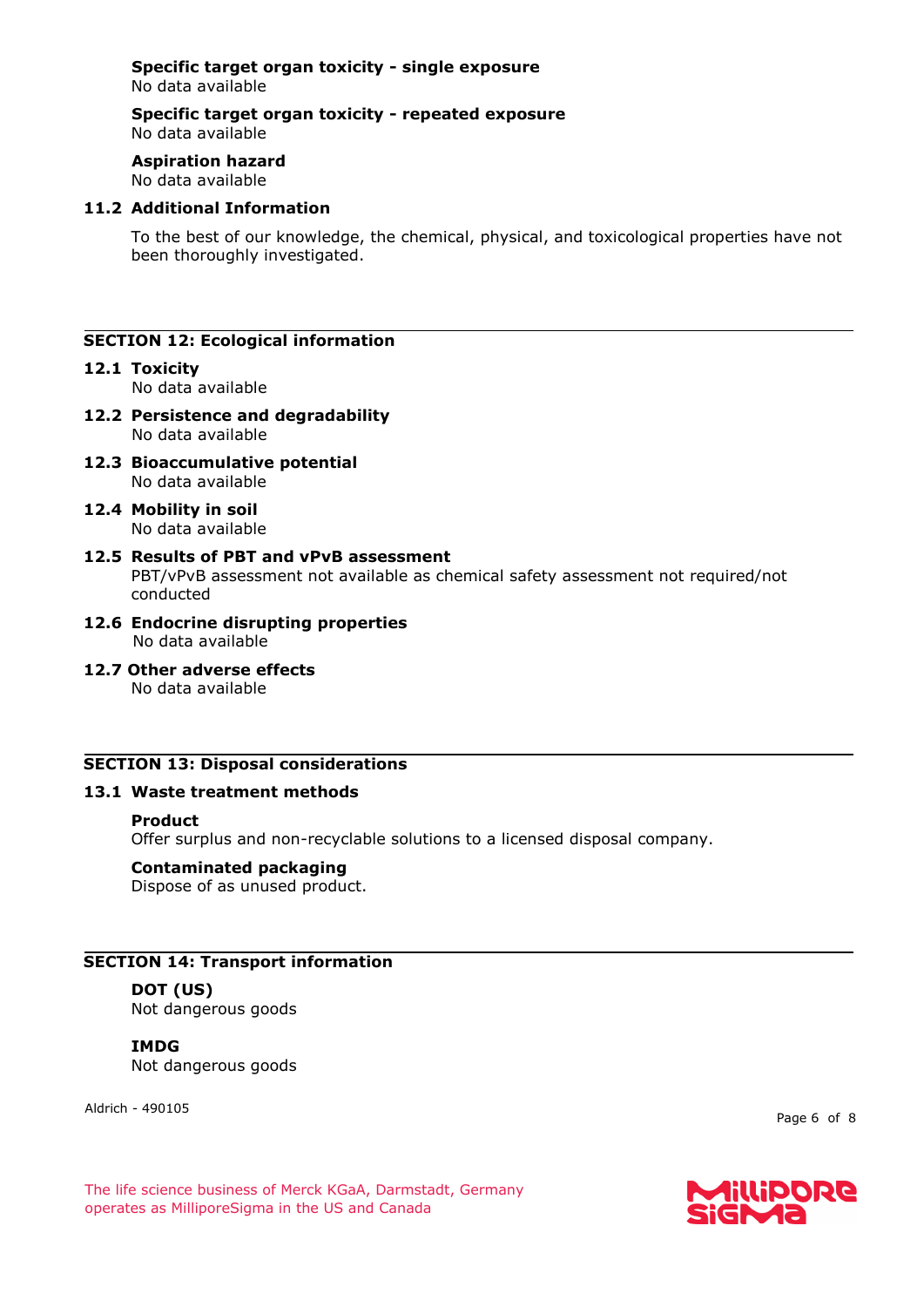**IATA** Not dangerous goods

## **Further information**

Not classified as dangerous in the meaning of transport regulations.

## **SECTION 15: Regulatory information**

#### **SARA 302 Components**

No chemicals in this material are subject to the reporting requirements of SARA Title III, Section 302.

#### **SARA 313 Components**

This material does not contain any chemical components with known CAS numbers that exceed the threshold (De Minimis) reporting levels established by SARA Title III, Section 313.

#### **SARA 311/312 Hazards**

No SARA Hazards

#### **Massachusetts Right To Know Components**

No components are subject to the Massachusetts Right to Know Act.

L-Phenylalanine-15N CAS-No.

| <b>Pennsylvania Right To Know Components</b> |                       |                      |  |
|----------------------------------------------|-----------------------|----------------------|--|
| L-Phenylalanine-15N                          | CAS-No.<br>29700-34-3 | <b>Revision Date</b> |  |
| <b>New Jersey Right To Know Components</b>   |                       |                      |  |

29700-34-3

#### **California Prop. 65 Components**

This product does not contain any chemicals known to the State of California to cause cancer, birth, or any other reproductive defects.

#### **SECTION 16: Other information**

#### **Further information**

Copyright 2020 Sigma-Aldrich Co. LLC. License granted to make unlimited paper copies for internal use only.

The above information is believed to be correct but does not purport to be all inclusive and shall be used only as a guide. The information in this document is based on the present state of our knowledge and is applicable to the product with regard to appropriate safety precautions. It does not represent any guarantee of the properties of the product. Sigma-Aldrich Corporation and its Affiliates shall not be held liable for any damage resulting from handling or from contact with the above product. See www.sigma-aldrich.com and/or the reverse side of invoice or packing slip for additional terms and conditions of sale.

The branding on the header and/or footer of this document may temporarily not visually match the product purchased as we transition our branding. However, all of the

Aldrich - 490105

Page 7 of 8



Revision Date